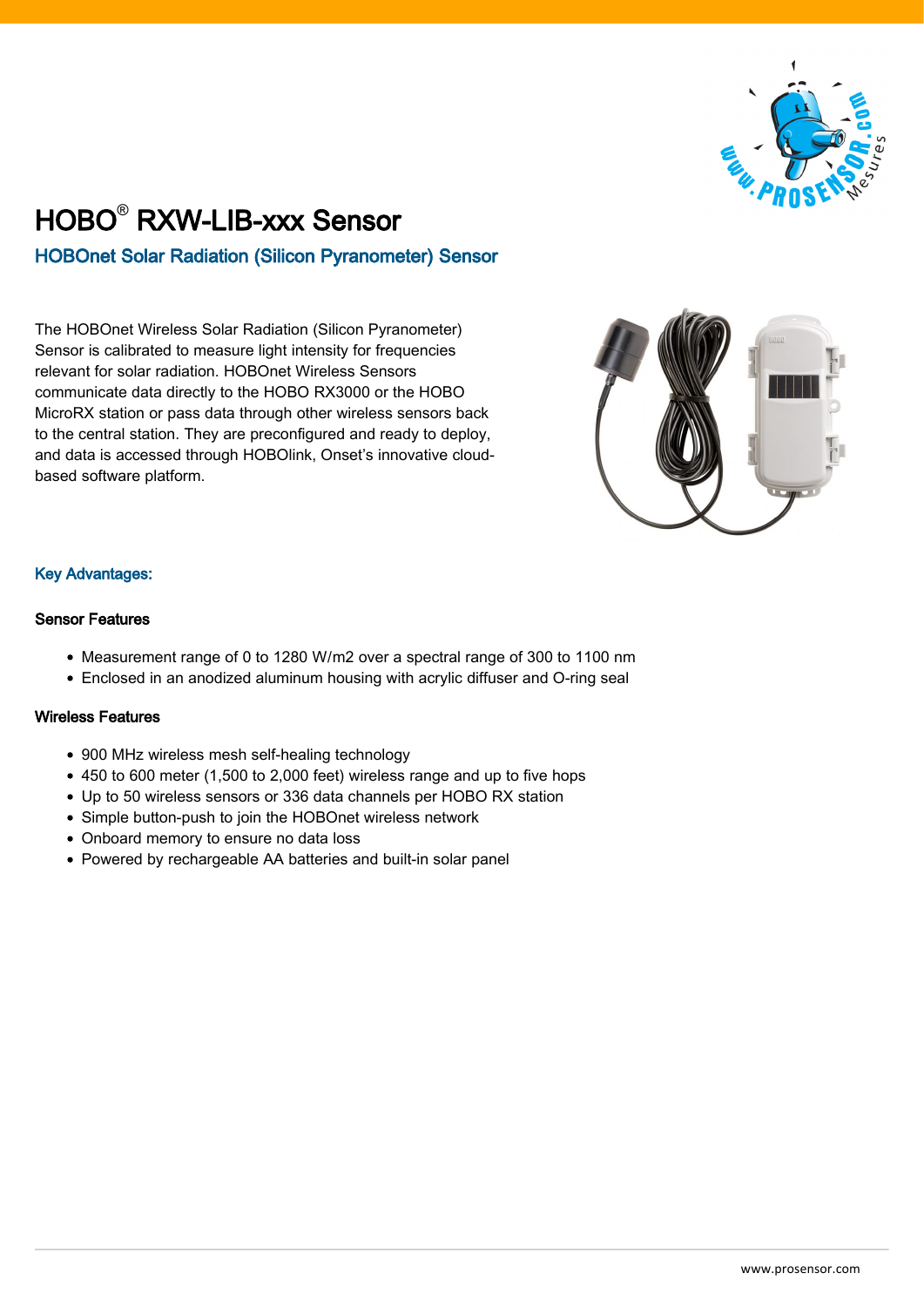| <b>Sensor</b>                      |                                                                                                                                                                                                                                                                                                |
|------------------------------------|------------------------------------------------------------------------------------------------------------------------------------------------------------------------------------------------------------------------------------------------------------------------------------------------|
| <b>Measurement Range</b>           | 0 to 1280 W/m2                                                                                                                                                                                                                                                                                 |
| <b>Spectral Range</b>              | 300 to 1100 nm                                                                                                                                                                                                                                                                                 |
| <b>Accuracy</b>                    | Typically within ±10 W/m2 or ±5%, whichever is greater in sunlight; Additional<br>temperature induced error ±0.38 W/m2/°C from 25°C (0.21 W/m2/°F from 77°F)                                                                                                                                   |
| <b>Angular Accuracy</b>            | Cosine corrected 0 to 80 degrees from vertical (see Plot B); Azimuth Error <±2% error at<br>45 degrees from vertical, 360 degree rotation                                                                                                                                                      |
| <b>Resolution</b>                  | 1.25 W/m2                                                                                                                                                                                                                                                                                      |
| <b>Drift</b>                       | $\leq$ $\pm$ 2% per year                                                                                                                                                                                                                                                                       |
| <b>Wireless Mote</b>               |                                                                                                                                                                                                                                                                                                |
| <b>Operating Temperature Range</b> | -25° to 60°C (-13° to 140°F) with rechargeable batteries<br>-40 to 70°C (-40 to 158°F) with lithium batteries                                                                                                                                                                                  |
| <b>Radio Power</b>                 | 12.6 mW (+11 dBm) non-adjustable                                                                                                                                                                                                                                                               |
| <b>Transmission Range</b>          | Reliable connection to 457.2 m (1,500 ft) line of sight at 1.8 m (6 ft) high<br>Reliable connection to 609.6 m (2,000 ft) line of sight at 3 m (10 ft) high                                                                                                                                    |
| <b>Wireless Data Standard</b>      | IEEE 802.15.4                                                                                                                                                                                                                                                                                  |
| <b>Radio Operating Frequencies</b> | RXW-LIB-900: 904-924 MHz<br>RXW-LIB-868: 866.5 MHz<br>RXW-LIB-922: 916-924 MHz<br>RXW-LIB-921: 921 MHz                                                                                                                                                                                         |
| <b>Modulation Employed</b>         | OQPSK (Offset Quadrature Phase Shift Keying)                                                                                                                                                                                                                                                   |
| <b>Data Rate</b>                   | Up to 250 kbps, non-adjustable                                                                                                                                                                                                                                                                 |
| <b>Duty Cycle</b>                  | 1%                                                                                                                                                                                                                                                                                             |
| <b>Maximum Number of Motes</b>     | 50 motes per one RX Wireless Sensor Network                                                                                                                                                                                                                                                    |
| <b>Logging Rate</b>                | 1 minute to 18 hours                                                                                                                                                                                                                                                                           |
| <b>Number of Data Channels</b>     | $\overline{2}$                                                                                                                                                                                                                                                                                 |
| <b>Battery Type/ Power Source</b>  | Two AA 1.2V rechargeable NiMH batteries, powered by built-in solar panel or two AA 1.5<br>V lithium batteries for operating conditions of -40 to 70°C (-40 to 158°F)                                                                                                                           |
| <b>Battery Life</b>                | With NiMH batteries: Typical 3-5 years when operated in the temperature range -20° to<br>40°C (-4°F to 104°F) and positioned toward the sun (see Deployment and Mounting),<br>operation outside this range will reduce the battery service life<br>With lithium batteries: 1 year, typical use |
| <b>Memory</b>                      | <b>16 MB</b>                                                                                                                                                                                                                                                                                   |
| <b>Dimensions</b>                  | Sensor: 4.1 cm height x 3.2 cm diameter (1.61 x 1.26 inches)<br>Cable length: $2 \text{ m}$ (6.56 ft)<br>Mote: 16.2 x 8.59 x 4.14 cm (6.38 x 3.38 x 1.63 inches)                                                                                                                               |
| Weight                             | Sensor and cable: 109 g (3.85 oz)<br>Mote: 223 g (7.87 oz)                                                                                                                                                                                                                                     |
| <b>Materials</b>                   | Sensor: Anodized aluminum housing with acrylic diffuser and O-ring seal<br>Mote: PCPBT, silicone rubber seal                                                                                                                                                                                   |
| <b>Environmental Rating</b>        | Sensor: Weatherproof<br>Mote: IP67, NEMA 6                                                                                                                                                                                                                                                     |
| <b>Compliance Marks</b>            | FC<br>RXW-LIB-900<br>CE<br>RXW-LIB-868<br>$\bigotimes$<br>RXW-LIB-922<br>RXW-LIB-921                                                                                                                                                                                                           |